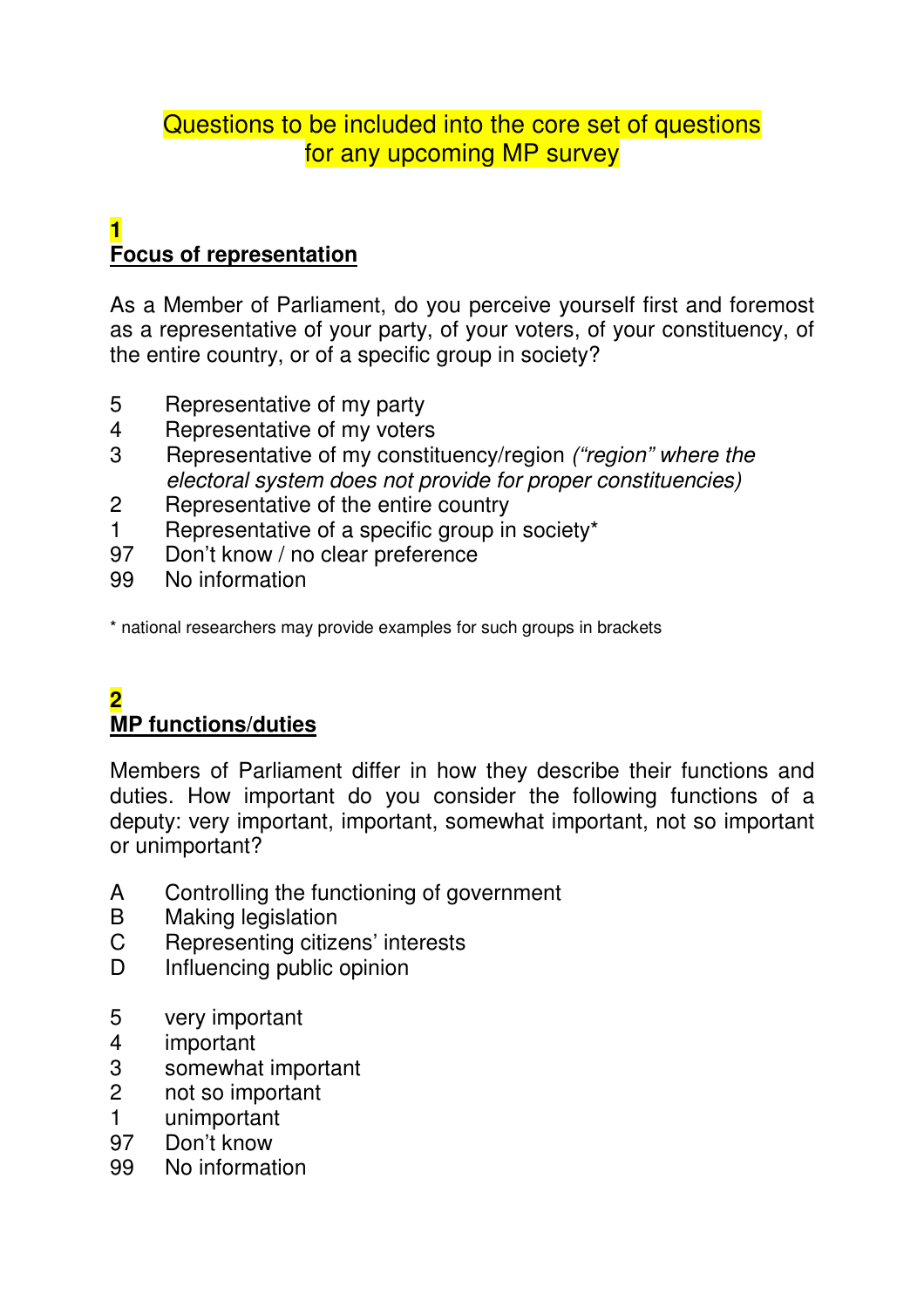## **3 MP activities**

How important are the following activities in your actual work for parliament: very important, important, somewhat important, not so important or unimportant?

- A Activities in the constituency
- B Activities in the parliamentary committees
- C Activities within the parliamentary groups<br>D Activities in the plenary
- Activities in the plenary
- 5 very important
- 4 important<br>3 somewhat
- 3 somewhat important<br>2 not so important
- 2 not so important<br>1 unimportant
- unimportant
- 97 Don't know<br>99 No informat
- No information